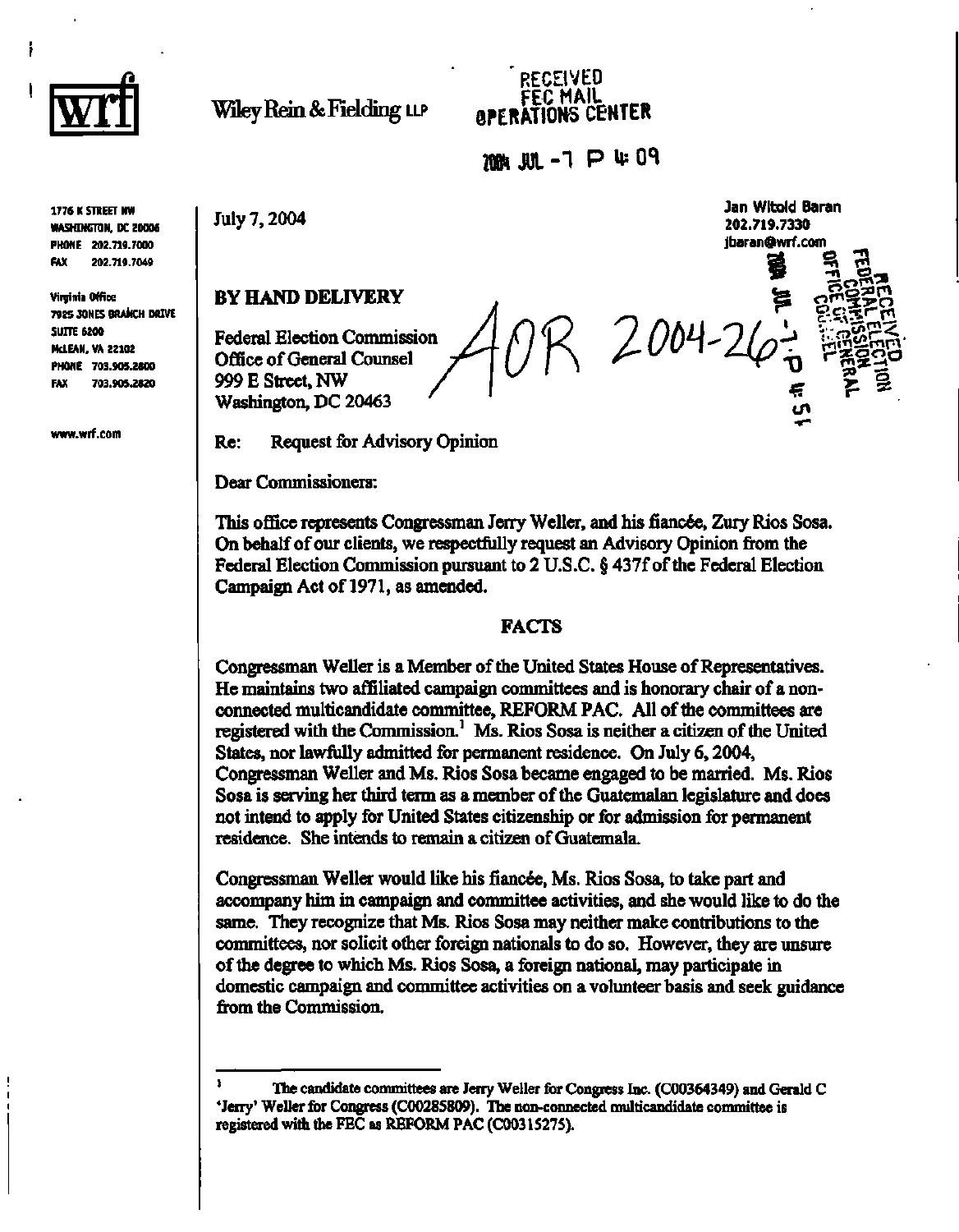# **Wiley Rein & Fielding LLP**

Federal Election Commission July 7,2004 Page 2

### **LEGAL ANALYSIS**

### **A. Federal Law**

Under federal law it is unlawful for a foreign national, "directly or indirectly," to make, inter alia, "a contribution or donation of money or other thing of value, or to make an express or implied promise to make a contribution or donation, in connection with a Federal, State, or local election" or to make "an expenditure, independent expenditure, or disbursement for an electioneering communication." 2 U.S.C. § 441e(l). In addition, a person may not "solicit, accept, or receive a contribution or donation ... from a foreign national." Id.  $\S$  441e(2).<sup>2</sup>

However, the term "contribution" does not include "the value of services provided without compensation by any individual who volunteers on behalf of a candidate or political committee." 2 U.S.C. § 431(8)(B)(i).

### **B. Federal Regulations**

FEC regulations promulgated pursuant to the foreign national prohibition embody a relatively straightforward interpretation of the statute. The one exception is the provision restricting "[p] articipation by foreign nationals in decisions involving election-related activities" which reads as follows:

> A foreign national shall not direct, dictate, control, or directly or indirectly participate in the decision-

**This statutory language incorporates some changes that were enacted as part of the Bipartisan Campaign Reform Act. The changes include the use of the term "indirectly" in the place of the phrase "through any other person," and an extension of the prohibition to a "donation," "expenditure," "independent expenditure," or a "disbursement for an electioneering communication" made by a foreign national. The FEC explained the effect of these changes in its Explanation and Justification of the Contribution Limitations and Prohibitions final rule. See 67 Fed. Reg. 69928 (Nov. 19,2003). With regard to the use of the word "indirectly," however, the FEC was only able to determine that Congress did not intend to regulate the political committees of domestic subsidiaries of foreign corporations. Id. at 69944. The FEC went on to explain that the statute employed the term "donation" to clarify that the prohibition not only applies to contributions made in connection**  with federal elections, but to those in connection with non-federal elections as well. Id. In addition, **the FEC stated that the inclusion of the terms "expenditure," "independent expenditure," and "disbursement for an electioneering communication" are part of the general statutory scheme that**  treats contributions and expenditures in a parallel manner. **Id.** at 69944-45.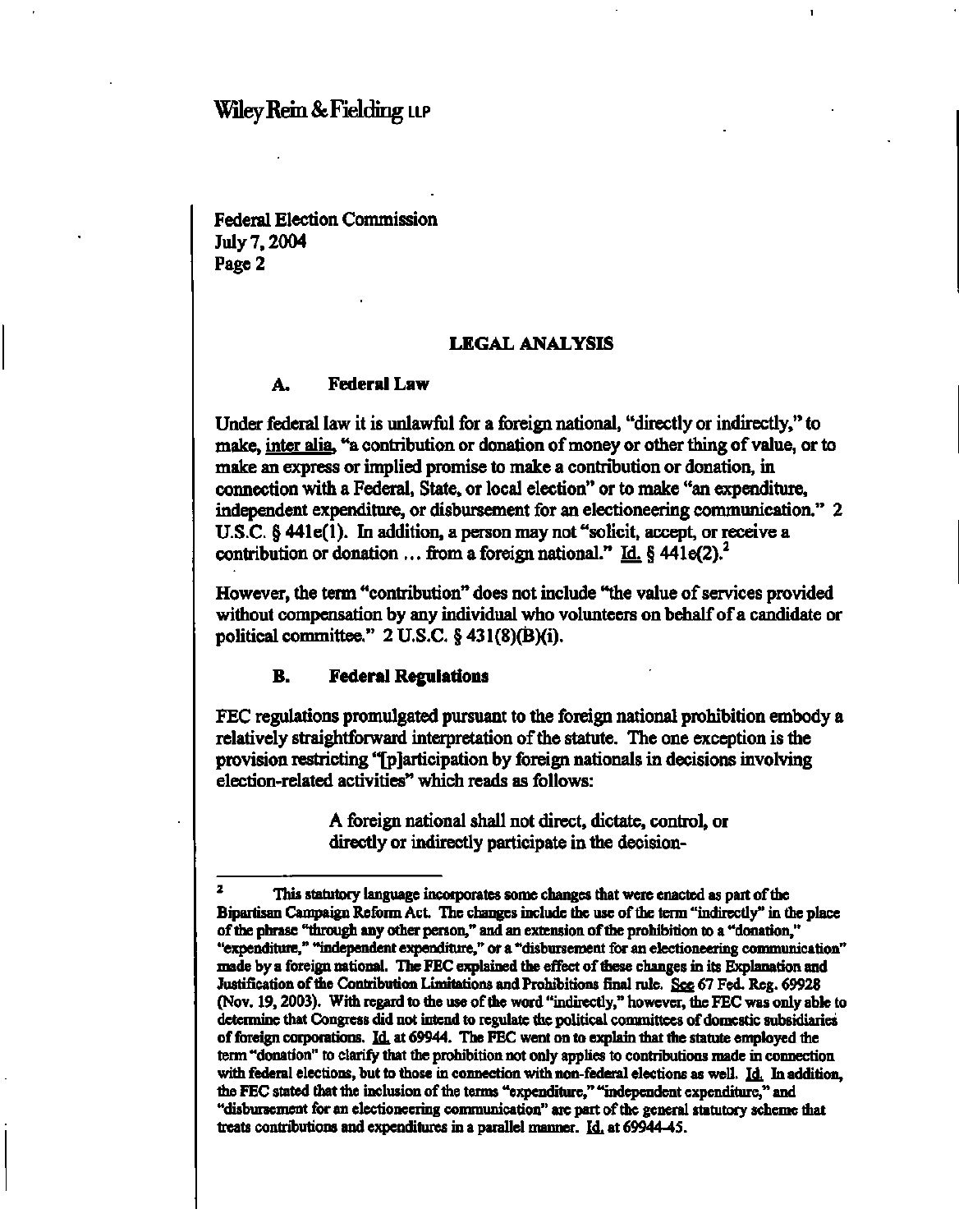# **Wiley Rein & Fielding u.p**

Federal Election Commission July 7,2004 Page 3

> making process of any person, such as a corporation, labor organization, political committee, or political organization with regard to such person's Federal or non-Federal election-related activities, such as decisions concerning the making of contributions, donations, expenditures, or disbursements in connection with elections for any Federal, State, or local office or decisions concerning the administration of a political committee.

11 C.F.R.  $\S 110.20(i).$ <sup>3</sup> This provision was originally added to the regulations by final rule on November 24,1989. See 54 Fed. Reg. 48580 (Nov. 24,1989) (originally codified at 11 C.F.R. § 110.4(a)(3)). The accompanying Explanation and Justification suggests that the regulation was a codification of FEC Advisory Opinions 1980-100 and 1982-10, and that "the Commission has consistently assumed that the statutory prohibition governing foreign nationals extends to these areas." Id. at 48581.

Nonetheless, the regulatory definition of "contribution" exempts the "value of services provided without compensation by any individual who volunteers on behalf of a candidate or political committee." 11 C.F.R. § 100.74. Though not as specifically enunciated, the exceptions to the definition of "expenditure" also contemplate a similar exception for volunteer activities. See, e.g.. 11 C.F.R. §§ 100.135,100.136.

### **C. Advisory Opinions**

Advisory Opinions 1980-100 and 1982-10 permitted a domestic subsidiary of a foreign corporation to establish a political committee provided that foreign nationals did not exercise any decision-making authority with regard to the committee's contributions and expenditures. Since these decisions were codified in the abovedescribed regulation, a host of Advisory Opinions have addressed and permitted this practice. See 67 Fed. Reg. at 69943 (Advisory Opinions cited therein).

<sup>3</sup> **This language also includes some slight alterations as a result of the Contribution Limitations and Prohibitions final rule promulgated pursuant to the Bipartisan Campaign Reform Act. These changes "involve the addition of'political organization' to the listing of decision-making entities and of 'donations' and 'disbursements' to the list of transactions about which decisions are made." 67 Fed. Reg. at 69946. The purpose of these changes was to clarify and "address fully the prohibition on the funding of State and local elections."** Id.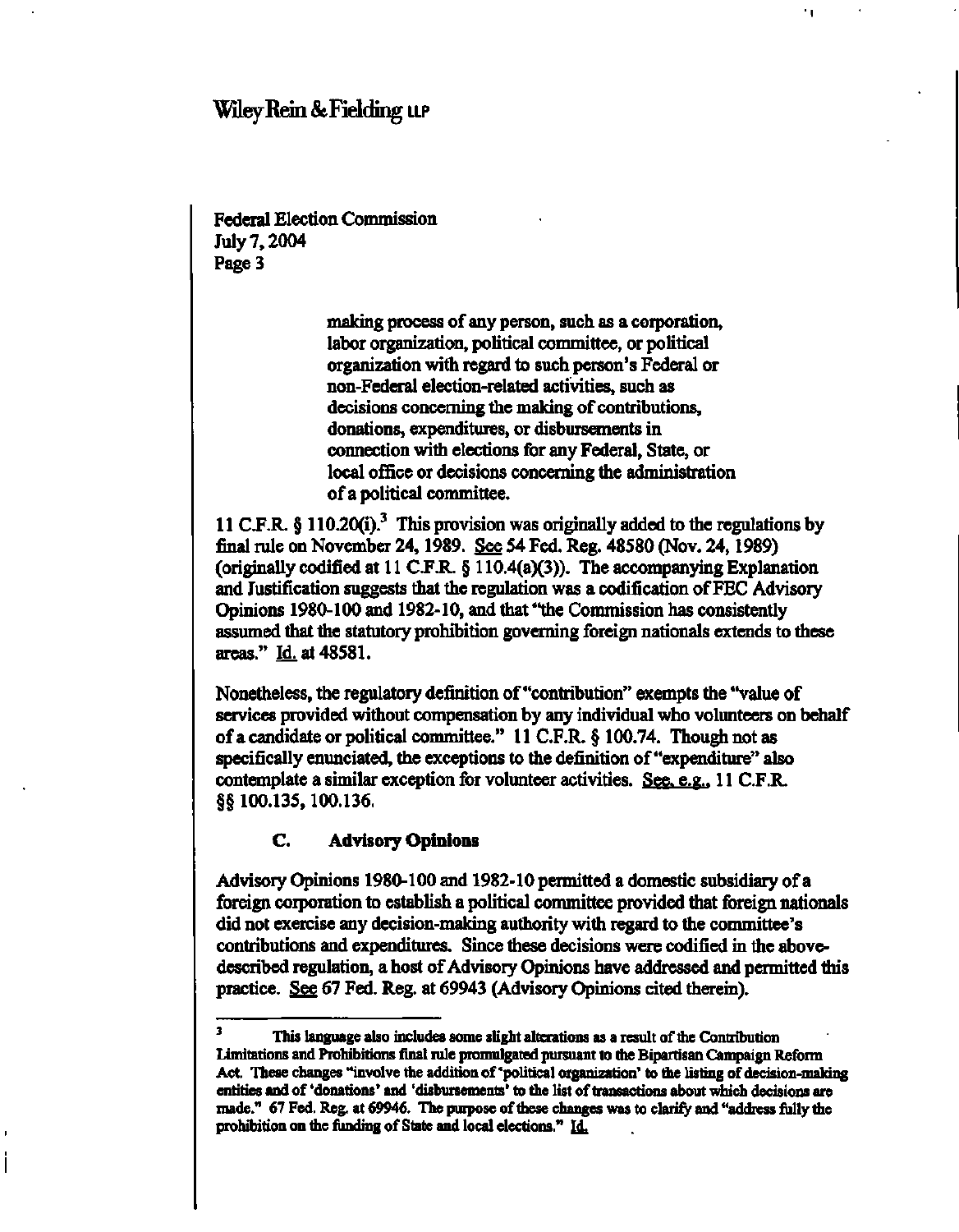## **Wiley Rein & Fielding LLP**

Federal Election Commission July 7,2004 Page 4

The FEC also issued Advisory Opinion 1987-25 in which it applied the volunteer exemption to allow a foreign national to engage in volunteer activities on behalf of a candidate for president. The Advisory Opinion reasoned that because volunteer political activity is exempt from the definition of "contribution," and the foreign national prohibition forbids contributions, a foreign national may engage in volunteer political activity.<sup>4</sup>

### **QUESTIONS PRESENTED**

- May Ms. Rios Sosa participate in any of Congressman 1. Weller's committee activities, including decision-making, on a volunteer basis? Specifically,
	- a. May she attend committee events?
	- b. May she participate in committee events by speaking or by soliciting funds and support for Congressman Weller's committees?

11

c. May she participate in meetings with Congressman Weller and his committee personnel regarding committee events or political strategy?

**<sup>4</sup> The Commission also explained that it "considered the extent to which [its] conclusion conflicts with Advisory Opinion 1981-51, and by a vote of 2-4 declined to supersede or overrule Advisory Opinion 1981-51." Advisory Opinion 1981-51 stated that "a foreign national national artist would be prohibited by 2 U.S.C. § 44 le from donating his uncompensated volunteer services to the Committee to create an original work of art for the Committee's use in fundraising."**